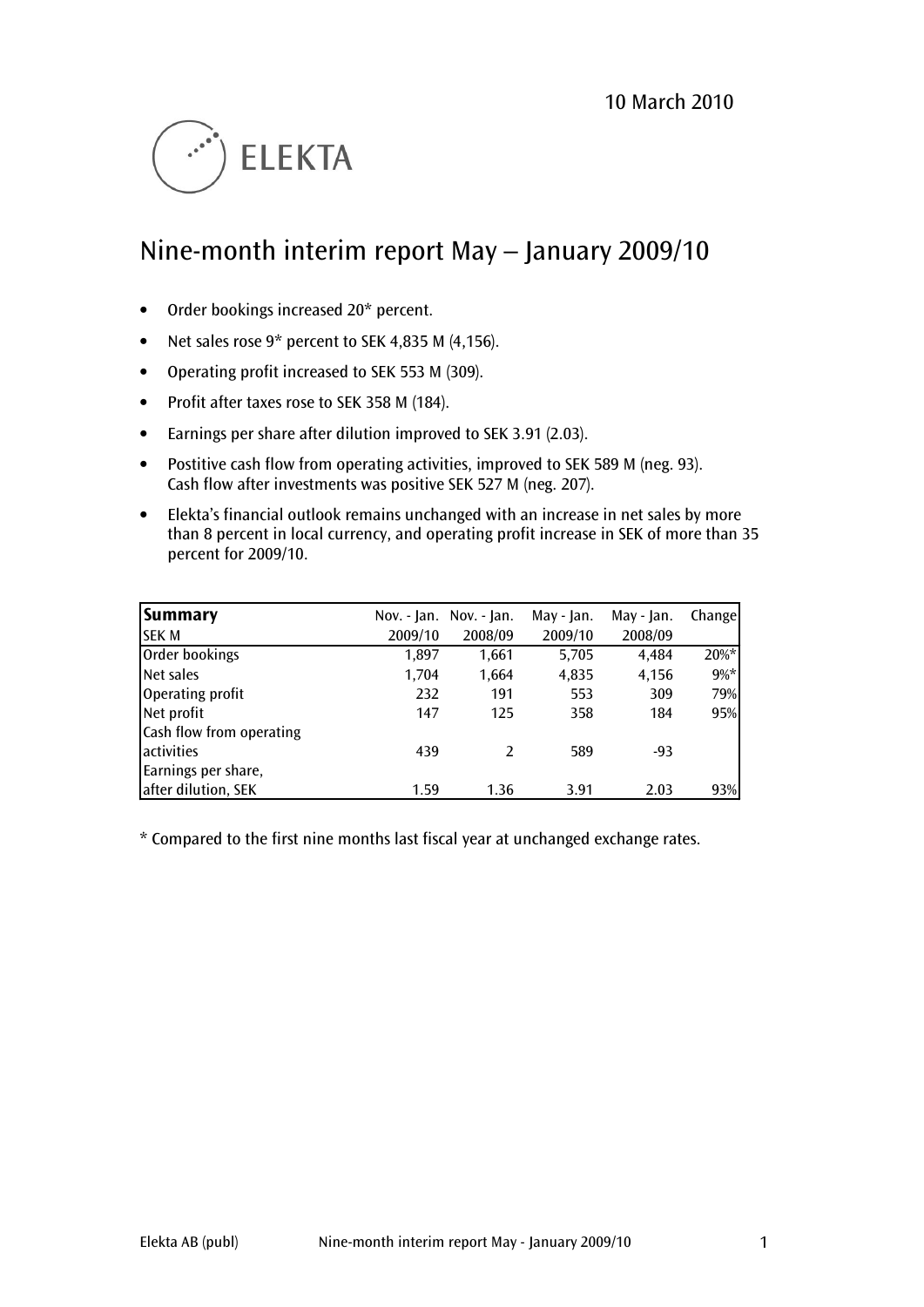#### President and CEO Tomas Puusepp comments

I am very pleased with Elekta's strong performance during the first nine months of the fiscal year 2009/10 with excellent growth in earnings and cash flow. We continued to gain market share as demand remained strong for Elekta's clinical solutions and services. Order bookings rose by 20 percent in local currency, with increases in all product areas.

Elekta's success is based on close customer relations, our innovative capabilities and comprehensive solutions for treating cancer and brain disorders. We continue to grow the installed base, which is now including over 5,000 customers – an important source of Elekta's sustained profitable growth. We continue to improve availability of cancer care by investing in selected markets and in services and software resources.

We are a world leader in clinical solutions for image-guided radiation therapy, stereotactic radiosurgery as well as oncology software. These solutions make it possible for oncologists and neurosurgeons to effectively treat tumors, vascular malformations and functional diseases with the highest precision without harming healthy tissue.

During the fiscal year, Elekta has introduced advanced image-guidance solutions for increased clinical accuracy and conformance as well as enhanced software for more effective treatment planning.

The advantage of stereotactic radiosurgery in the treatment of brain metastases has recently been highlighted in studies and also in US user guidelines, endorsed by professional societies. The need for effective solutions in this area, and an increased awareness of the clinical results from the use of this technology, are contributing to a greater interest in Leksell Gamma Knife ® Perfexion ™.

Cash flow has improved significantly during the year. The main drivers were strong earnings and a reduction in working capital. We believe that the cash conversion will be about 75 percent for fiscal 2009/10.

For the fiscal year 2009/10 Elekta's financial outlook remains unchanged with an increase in net sales by more than 8 percent in local currency, and operating profit increase in SEK of more than 35 percent. Currency is estimated to have a positive effect for the fiscal year 2009/10 on earnings of about SEK 225 M at prevailing exchange rates and hedging effects.

Tomas Puusepp President and CEO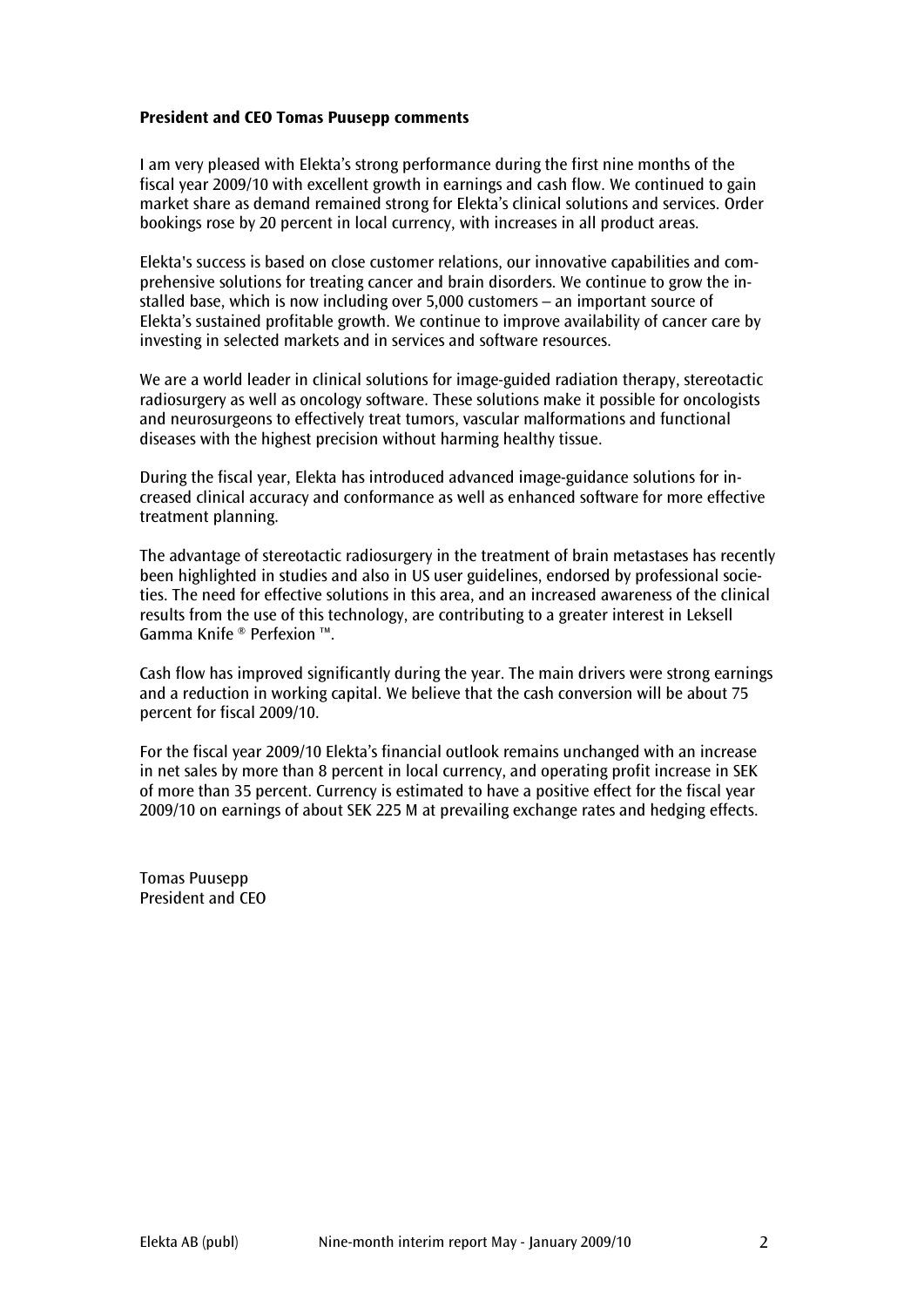#### Order bookings and order backlog

Demand for Elekta's clinical solutions, products and services was strong across all regions during the first nine months of 2009/10. Order bookings rose by 27 percent to SEK 5,705 M (4,484). Based on unchanged exchange rates, order bookings increased by 20 percent.

Order bookings during the third quarter amounted to SEK 1,897 M (1,661). Rolling 12 months order bookings rose 33 percent to SEK 8,877 M.

Order backlog on January 31, 2010 was SEK 7,823 M, compared to SEK 7,267 M on April 30, 2009. Order backlog is converted at closing exchange rates, which resulted in a negative translation difference of SEK 294 M.

| <b>Order bookings</b>       | Ouarter 3 | <b>Ouarter 3 Change</b> |        | May - Ian. | May - Ian. | Change |           | Rolling Change | Mav-April |
|-----------------------------|-----------|-------------------------|--------|------------|------------|--------|-----------|----------------|-----------|
| <b>SEK M</b>                | 2009/10   | 2008/09                 |        | 2009/10    | 2008/09    |        | 12 months |                | 2008/09   |
| North and South America     | 487       | 651                     | $-25%$ | .898       | 1.829      | 4%     | 3.304     | 18%            | 3,235     |
| Europe, Middle East, Africa | 906       | 683                     | 33%    | 2.411      | 1.619      | 49%    | 3.434     | 40%            | 2,642     |
| Asia Pacific                | 504       | 327                     | 54%    | .396       | 1,036      | 35%    | 2.139     | 52%            | 1.779     |
| Group                       | 1.897     | 1.661                   | 14%    | 5.705      | 4.484      | 27%    | 8.877     | 33%            | 7,656     |

#### Market development

#### North and South America

The North American market is primarily driven by rising cancer incidence and rapid acceptance of new and refined radiation treatment methods. In the US, the largest market for Elekta, sales cycles have become longer in an uncertain business environment following the financial crisis and economic downturn.

The South American market is driven by large un-met demand for treatment of cancer and brain disorders. Elekta's investment in an increased presence in the area has been very successful. We continue to strengthen our organization in line with market growth.

Order bookings for the region were flat based on unchanged currency rates compared to the corresponding period of previous year.

The contribution margin for the region amounted to 32 percent (33).

#### Europe including Middle East and Africa

The European market including Middle East and Africa was characterized by solid demand in the first nine months of 2009/10. Demand was strong in the entire region.

Market development in Western Europe is driven by replacements, as well as national and regional initiatives to solve the shortage of radiotherapy capacity. A majority of the treatment systems are procured through public tenders with relatively long sales processes. Elekta's ability to provide comprehensive and integrated solutions, based on open interfaces, makes the company an attractive partner.

In Eastern Europe, Russia, Middle East and Africa, there is a large un-met demand for cancer care and treatment of brain disorders.

Order bookings for region Europe including Middle East and Africa rose 41 percent based on unchanged exchange rates compared to the same period previous year. Bookings were particularly strong in Germany, Italy, France and Russia.

The contribution margin for the region increased to 35 percent (32).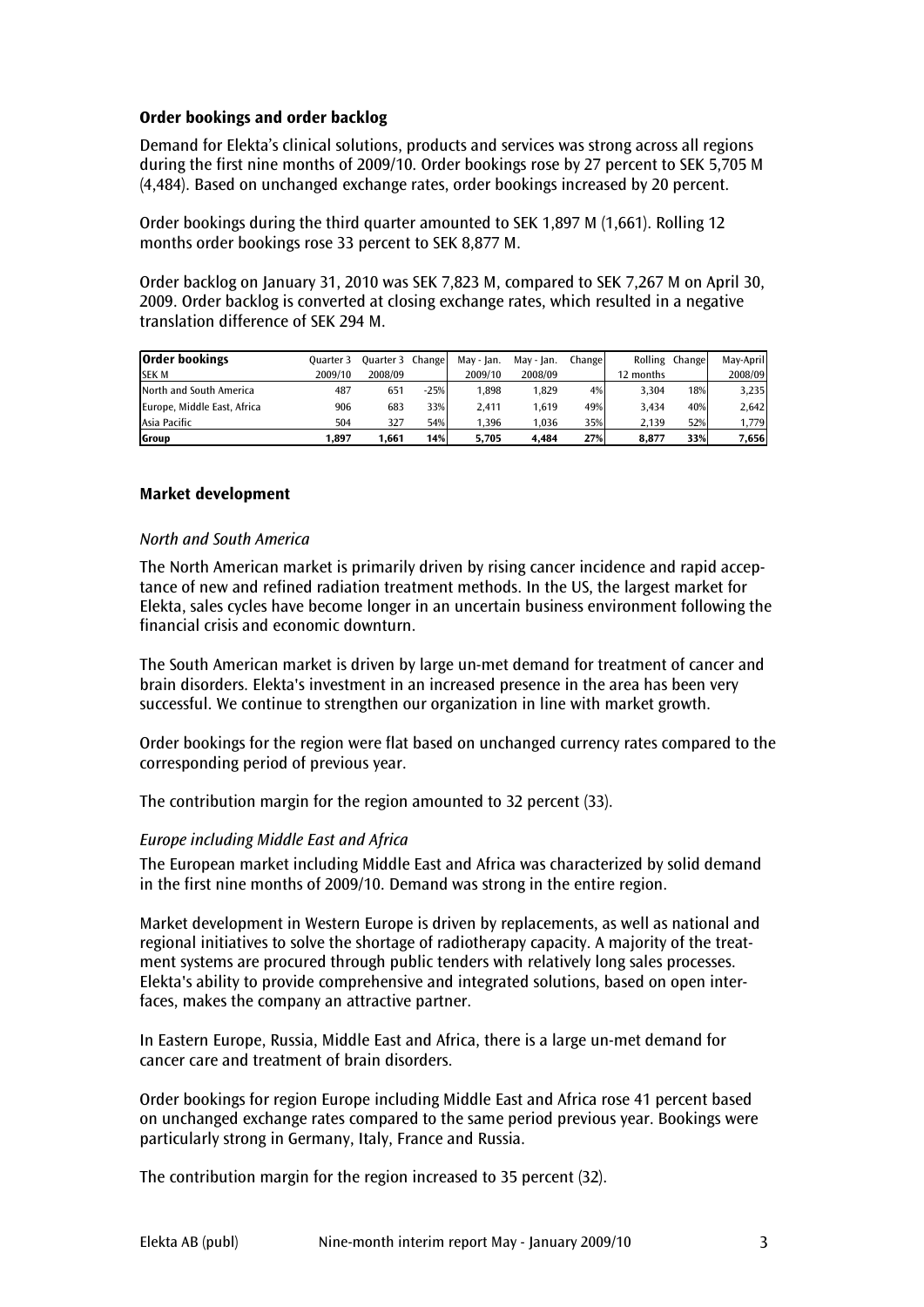# Asia Pacific

Prospects are good for long-term strong market development in Asia. There is a significant shortage of capacity for cancer treatment in an international comparison. Elekta is well positioned in the region to support healthcare providers in their efforts to develop and improve cancer care.

Order bookings in the region increased by 24 percent based on unchanged exchange rates compared to previous year. China accounted for the strongest growth and Elekta is the market leader for advanced radiation therapy solutions in this market. The overall improvement of the Chinese economy with continuous investments in healthcare infrastructure is leading to increased opportunities for people to gain access to cancer treatment.

In Asia Pacific, contribution margin improved to 24 percent (20).

#### Net sales

Net sales rose 16 percent to SEK 4,835 M (4,156). Based on unchanged exchange rates, net sales increased by 9 percent.

| Net sales                   | Ouarter 3 | Ouarter 3 Change |        | May - Ian. | Mav - Ian. | Changel |           | Rolling Change | May-April |
|-----------------------------|-----------|------------------|--------|------------|------------|---------|-----------|----------------|-----------|
| <b>SEK M</b>                | 2009/10   | 2008/09          |        | 2009/10    | 2008/09    |         | 12 months |                | 2008/09   |
| North and South America     | 607       | 725              | $-16%$ | .899       | 1.823      | 4%      | 2.785     | 8%             | 2,709     |
| Europe, Middle East, Africa | 675       | 578              | 17%    | .817       | 1.479      | 23%     | 2.856     | 26%            | 2,518     |
| Asia Pacific                | 422       | 361              | 17%    | .119       | 854        | 31%     | 1.727     | 55%            | 1,462     |
| Group                       | 704.ا     | 1.664            | 2%     | 4.835      | 4.156      | 16%     | 7.368     | 24%            | 6,689     |

Net sales during the third quarter amounted to SEK 1,704 M (1,664).

#### Earnings

Operating profit rose 79 percent to SEK 553 M (309), positively impacted by higher volume, efficiency improvements and positive currency effects.

Gross margin amounted to 45 percent (43). Operating margin was 11 percent (7).

Research and development expenditures rose 17 percent to SEK 421 M (360) equal to 9 percent (9) of net sales.

The first nine months expenses rose with 5 percent compared to last fiscal year at unchanged exchange rates. The ongoing efficiency program continues as planned with restructuring charges of SEK 28 M in the first nine months. Annual savings from the program is estimated at SEK 100 M with full effect during next fiscal year.

Calculated IFRS 2 costs for Elekta's outstanding option programs amounted to SEK 32 M  $(20).$ 

#### Currency exchange rate effects on operating profit compared with previous year

In total, exchange fluctuations affected operating profit compared with previous year positively with approximately SEK 141 M.

- Exchange rate movements affected operating profit positively by approximately SEK 127 M excluding recorded exchange differences.
- Recorded exchange losses in operations amounted to SEK 3 M.
- The preceding year recorded exchange losses in operations were SEK 17 M.

Exchange rate gains from forward contracts in operating profit were SEK 49 M (losses 237). Unrealized exchange rate gains from cash flow hedges amounted to SEK 123 M and are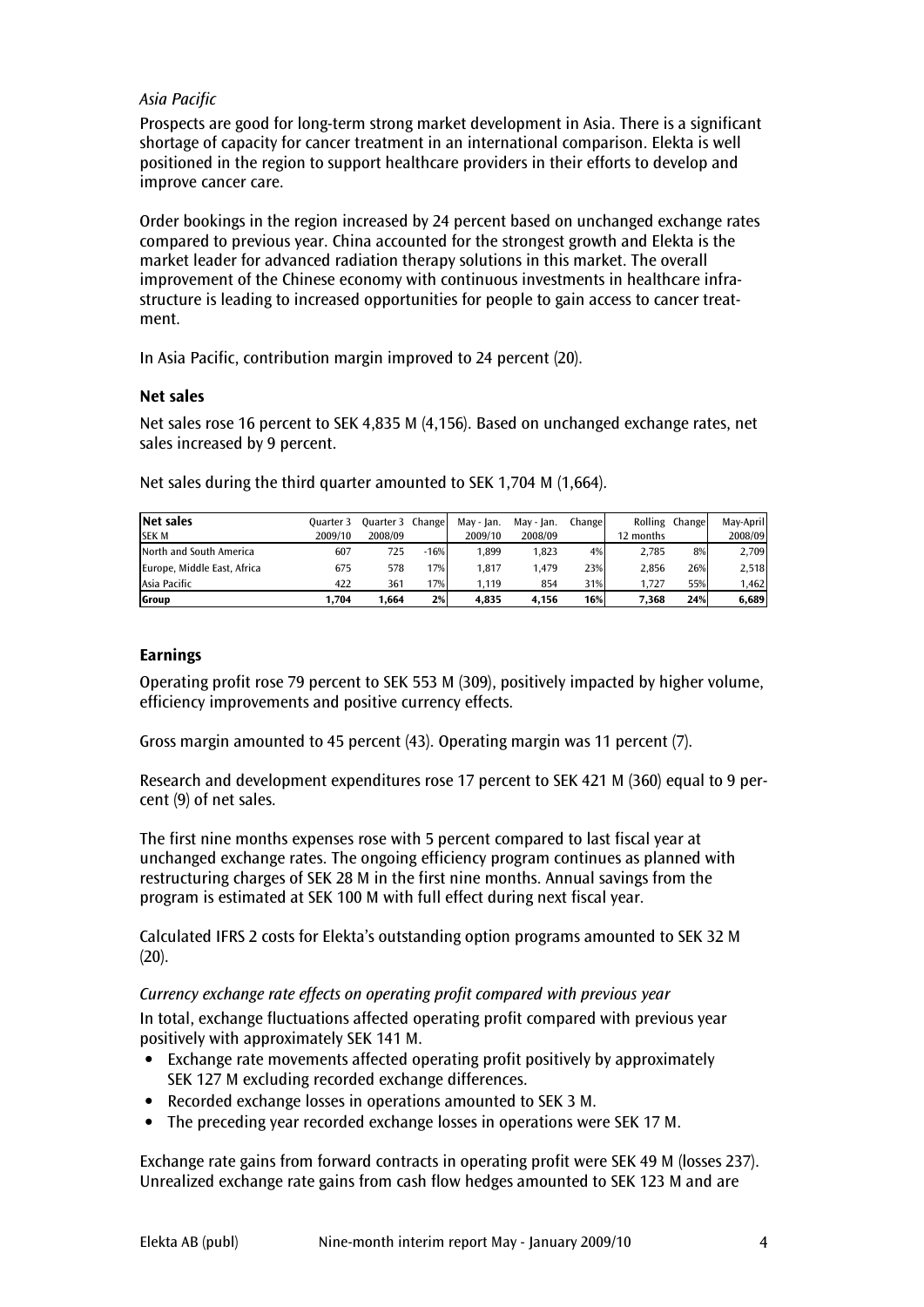reported in shareholders' equity taking into account the tax impact. According to Elekta's currency hedging policy, anticipated sales in foreign currency can be hedged up to 24 months.

Net financial items amounted to an expense of SEK 27 M (expense 38). Net interest expenses improved to SEK 34 M (62), impacted by a decreased average interest rate and a lower net debt.

Profit after financial items amounted to SEK 526 M (271). Tax expense amounted to SEK 168 M or 32 percent. Profit after taxes amounted to SEK 358 M (184).

Earnings per share amounted to SEK 3.92 (2.03) before dilution and SEK 3.91 (2.03) after dilution.

Return on shareholders' equity amounted to 28 percent (22) and return on capital employed amounted to 28 percent (23).

#### Investments and depreciation

Capitalization of development costs and amortization of capitalized development costs affected earnings positively by SEK 31 M (22). Capitalization amounted to SEK 70 M (43) and amortization to SEK 39 M (21).

Investments in intangible and tangible fixed assets amounted to SEK 141 M (95). Amortization of intangible and depreciation of tangible fixed assets amounted to SEK 168 M (151).

#### Liquidity and financial position

Strong earnings and a reduction in working capital resulted in positive cash flow from operating activities of SEK 589 (neg. 93). Cash flow after investments amounted to SEK 527 M (neg. 207).

Although cash flow was positive, payment of dividend and debt repayment resulted in decreased liquid funds to SEK 787 M compared to SEK 828 M on April 30, 2009. Interest bearing liabilities decreased to SEK 1,147 M compared with SEK 1,627 M on April 30, 2009. Net debt amounted to SEK 360 M compared with SEK 799 M on April 30, 2009. Net debt/equity ratio was 0.13.

#### Shares

During May-January 2009/10, 125,281 new Series B shares were subscribed through exercise of warrants distributed within the framework of the established option programs.

Total number of shares on February 28, 2010 was 92,335,437 divided between 3,562,500 A-shares and 88,772,937 B-shares.

## Employees

The average number of employees was 2,468 (2,413). The average number of employees in the Parent Company was 23 (22).

The number of employees on January 31, 2010 totaled 2,547 compared with 2,509 on April 30, 2009.

## Risks and uncertainties

The global financial crisis and economic downturn constitute a risk. The worldwide recession might mean less availability of financing for private customers and reduced future health care spending. Elekta's ability to deliver treatment equipment is, to a large extent, dependent on customers being able to accept delivery and pay in the agreed timeframe, which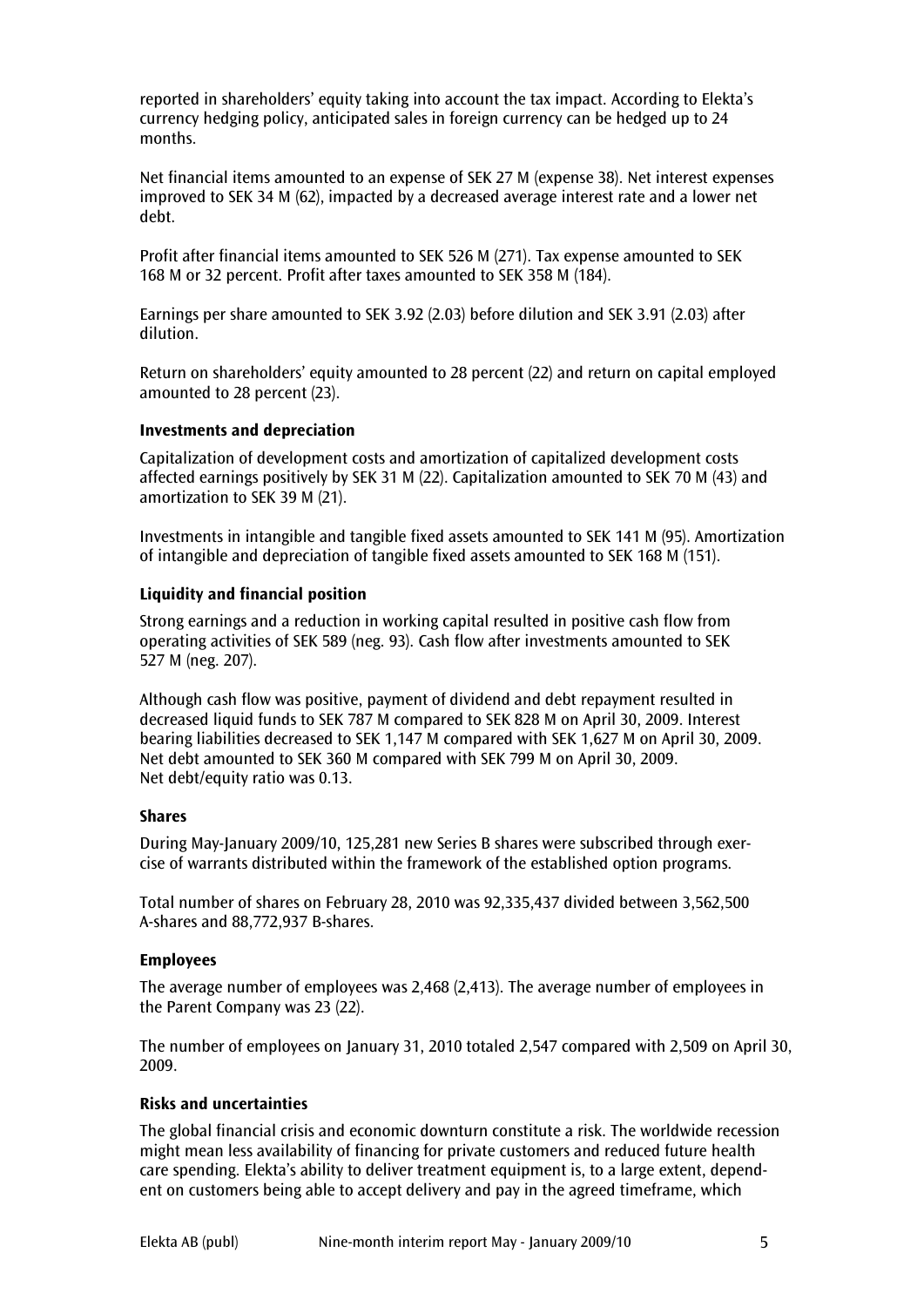results in a risk of delayed deliveries and corresponding delayed revenue recognition. In its operations, Elekta is subject to a number of financial risks, primarily related to exchange rate fluctuations.

Description of risks and uncertainties in Elekta's business can be found in the annual report 2008/09 on page 36 and in note 2. Nothing essential has happened to change the risks described therein.

#### Outlook for fiscal year 2009/10

Elekta's financial outlook remains unchanged with an increase in net sales by more than 8 percent in local currency, and operating profit increase in SEK of more than 35 percent.

Stockholm March 10, 2010

Tomas Puusepp President and CEO

This report has not been reviewed by the company's auditors.

#### Financial information

Fiscal year-end report 2009/10 June 10, 2010 Three months report 2010/11 September 21, 2010

#### For further information, please contact:

Tomas Puusepp, President and CEO, Elekta AB (publ) Tel: +46 8 587 25 520, e-mail: tomas.puusepp@elekta.com

Håkan Bergström, CFO, Elekta AB (publ) Tel: +46 8 587 25 547, e-mail: hakan.bergstrom@elekta.com

Stina Thorman, Vice President Corporate Communications, Elekta AB (publ) Tel: +46 8 587 25 437, e-mail: stina.thorman@elekta.com

Elekta AB (publ) Corporate registration number 556170-4015 Box 7593, SE 103 93 Stockholm, Sweden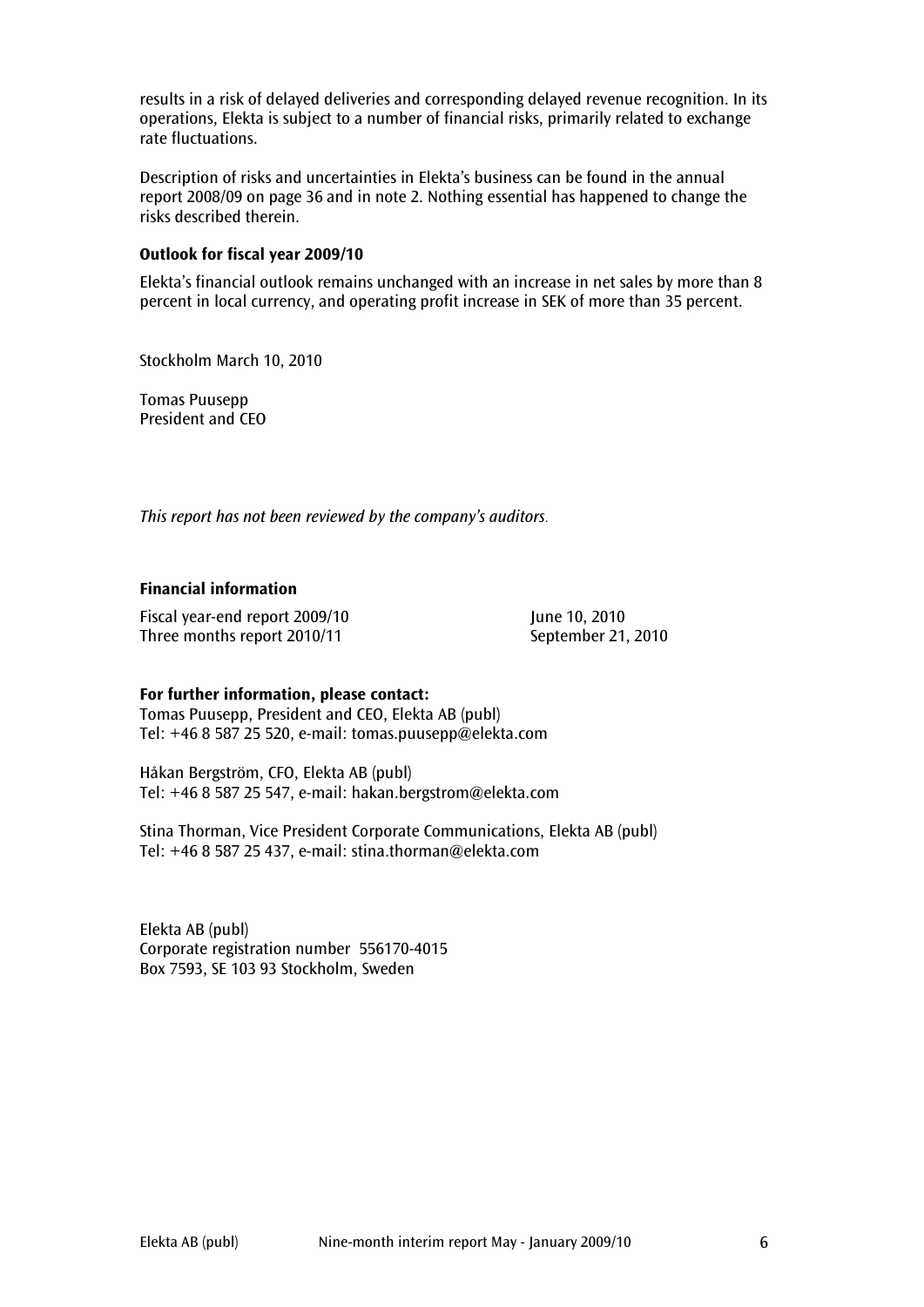# Accounting principles

This interim report is prepared according to IAS 34 and RFR 1.2 of the Swedish Financial Reporting Board, and with regard to the Parent Company, also according to RFR 2.2. The accounting principles applied correspond to those presented in the 2008/09 Annual Report. These include:

• Introduction of changes in IAS 1 Presentation of financial statements. Format and design of the financial statements have been changed.

• IFRS 8 Operating segments that replaces IAS 14. According to IFRS 8 segment information must be reported on the basis of how management internally follows up operations.

| <b>Exchange rates</b> |          |          | Average rate    |       | <b>Closing rate</b> |                 |       |  |
|-----------------------|----------|----------|-----------------|-------|---------------------|-----------------|-------|--|
|                       |          | May-Jan. | May-Jan. Change |       | lan.31              | Apr. 30, Change |       |  |
| Country               | Currency | 2009/10  | 2008/09         |       | 2010                | 2009            |       |  |
| Euro                  | 1 EUR    | 10.440   | 9.837           | 6%    | 10.242              | 10.663          | $-4%$ |  |
| <b>Great Britain</b>  | 1 GBP    | 11.823   | 11.967          | $-1%$ | 11.850              | 11.880          | 0%    |  |
| Japan                 | 100 JPY  | 7.857    | 6.929           | 13%   | 8.130               | 8.175           | $-1%$ |  |
| <b>United States</b>  | 1 USD    | 7.282    | 6.934           | 5%    | 7.333               | 7.985           | $-8%$ |  |

Order bookings and income statement are accounted at average exchange rates for the reporting period while order backlog and balance sheet items are accounted at closing exchange rates.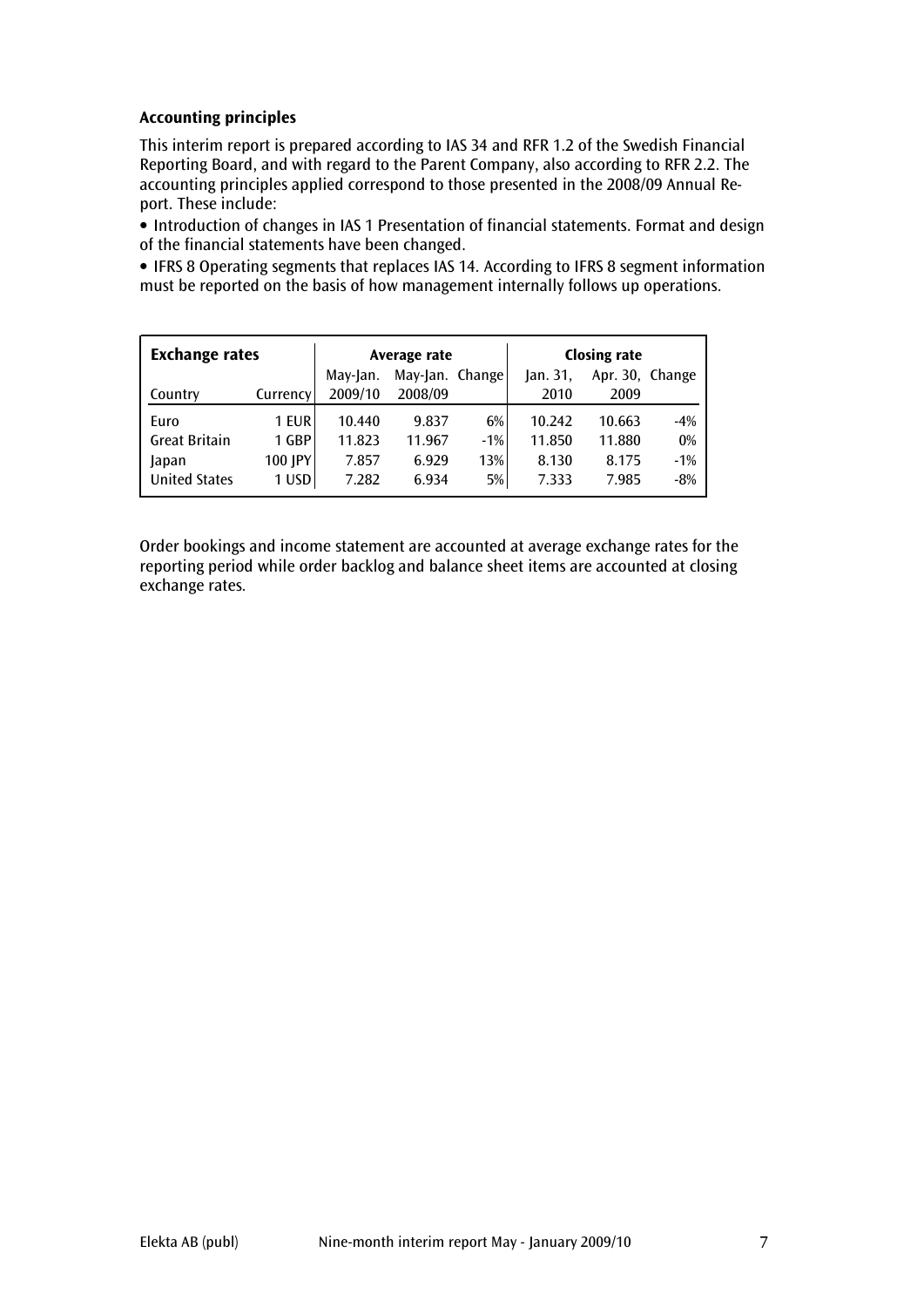#### CONSOLIDATED STATEMENT OF COMPREHENSIVE INCOME

|                                                                    | 3 months<br>Nov. - Jan. | 3 months<br>Nov. - Jan. | 9 months<br>May - Jan.  | 9 months<br>May - Jan. | 12 months<br>Feb. - Jan. | 12 months<br>May - Apr. |
|--------------------------------------------------------------------|-------------------------|-------------------------|-------------------------|------------------------|--------------------------|-------------------------|
| SEK M                                                              | 2009/10                 | 2008/09                 | 2009/10                 | 2008/09                | 2009/10                  | 2008/09                 |
| Net sales<br>Cost of products sold                                 | 1,704<br>$-930$         | 1,664<br>$-894$         | 4,835<br>$-2,672$       | 4,156<br>$-2,352$      | 7,368<br>$-3,978$        | 6,689<br>$-3,658$       |
| Gross income                                                       | 774                     | 770                     | 2,163                   | 1,804                  | 3,390                    | 3,031                   |
| Selling expenses                                                   | $-224$                  | $-250$                  | $-698$                  | $-690$                 | $-941$                   | $-933$                  |
| Administrative expenses                                            | $-173$                  | $-162$                  | $-519$                  | $-450$                 | $-711$                   | $-642$                  |
| R&D expenses                                                       | $-140$                  | $-125$                  | $-390$                  | $-338$                 | $-537$                   | $-485$                  |
| Exchange differences in operations                                 | $-5$                    | $-42$                   | $-3$                    | $-17$                  | $-127$                   | $-141$                  |
| <b>Operating profit</b>                                            | 232                     | 191                     | 553                     | 309                    | 1,074                    | 830                     |
| Result from participations                                         |                         |                         |                         |                        |                          |                         |
| in associated companies                                            | 1                       | $\bf{0}$                | 9                       | $\mathbf{1}$           | 9                        | 1                       |
| Interest income<br>Interest expenses                               | 1<br>- 11               | 7<br>$-26$              | $\overline{4}$<br>$-38$ | 17<br>$-79$            | 10<br>$-66$              | 23<br>$-107$            |
| Financial exchange differences                                     | $-7$                    | 12                      | $-2$                    | 23                     | 2                        | 27                      |
| Income after financial items                                       | 216                     | 184                     | 526                     | 271                    | 1,029                    | 774                     |
| <b>Taxes</b>                                                       | - 69                    | $-59$                   | $-168$                  | $-87$                  | $-309$                   | $-228$                  |
| <b>Net income</b>                                                  | 147                     | 125                     | 358                     | 184                    | 720                      | 546                     |
| Attributable to                                                    |                         |                         |                         |                        |                          |                         |
| Parent Company shareholders                                        | 148                     | 126                     | 362                     | 187                    | 727                      | 552                     |
| <b>Minority shareholders</b>                                       | - 1                     | - 1                     | $-4$                    | $-3$                   | $-7$                     | $-6$                    |
| Earnings per share before dilution                                 | 1.60                    | 1.36                    | 3.92                    | 2.03                   | 7.89                     | 6.00                    |
| Earnings per share after dilution                                  | 1.59                    | 1.36                    | 3.91                    | 2.03                   | 7.88                     | 6.00                    |
|                                                                    |                         |                         |                         |                        |                          |                         |
| Other comprehensive income                                         |                         |                         |                         |                        |                          |                         |
| <b>IFRS 2 cost</b>                                                 | - 2                     | 6                       | 12                      | 19                     | 18                       | 25                      |
| IAS 39 unrealized cash flow hedges                                 | $-47$                   | $-154$                  | 123                     | $-280$                 | 352                      | $-51$                   |
| Translation of foreign operations                                  | 56                      | 56                      | - 82                    | 419                    | $-202$                   | 299                     |
| Translation of loans for equity hedge                              | 5                       | - 5                     | 5                       | - 27                   | 91                       | 59                      |
| Income tax relating to components of other<br>comprehensive income | 31                      | 46                      | $-17$                   | 53                     | $-79$                    | $-9$                    |
| Other comprehensive income for the period                          | 43                      | $-51$                   | 41                      | 184                    | 180                      | 323                     |
|                                                                    |                         |                         |                         |                        |                          |                         |
| Comprehensive income for the period<br>Attributable to             | 190                     | 74                      | 399                     | 368                    | 900                      | 869                     |
| Parent Company shareholders                                        | 190                     | 75                      | 403                     | 369                    | 906                      | 872                     |
| Minority shareholders                                              | ſ                       | - 1                     | $-4$                    | $-1$                   | - 6                      | $-3$                    |
|                                                                    |                         |                         |                         |                        |                          |                         |
| <b>CASH FLOW</b>                                                   |                         |                         |                         |                        |                          |                         |
| Operating cash flow                                                | 184                     | 184                     | 410                     | 212                    | 935                      | 737                     |
| Change in working capital                                          | 255                     | $-182$                  | 179                     | $-305$                 | 487                      | 3                       |
| Cash flow from operating activities                                | 439                     | 2                       | 589                     | -93                    | 1,422                    | 740                     |
| Investments and disposals                                          | $-16$                   | $-29$                   | $-62$                   | $-114$                 | $-108$                   | $-160$                  |
| <b>Cash flow after investments</b>                                 | 423                     | $-27$                   | 527                     | $-207$                 | 1,314                    | 580                     |
| <b>External financing</b>                                          | $-226$                  | $-170$                  | $-541$                  | $-174$                 | $-606$                   | $-239$                  |
| Change in liquid funds                                             | 195                     | $-212$                  | $-41$                   | $-349$                 | 734                      | 426                     |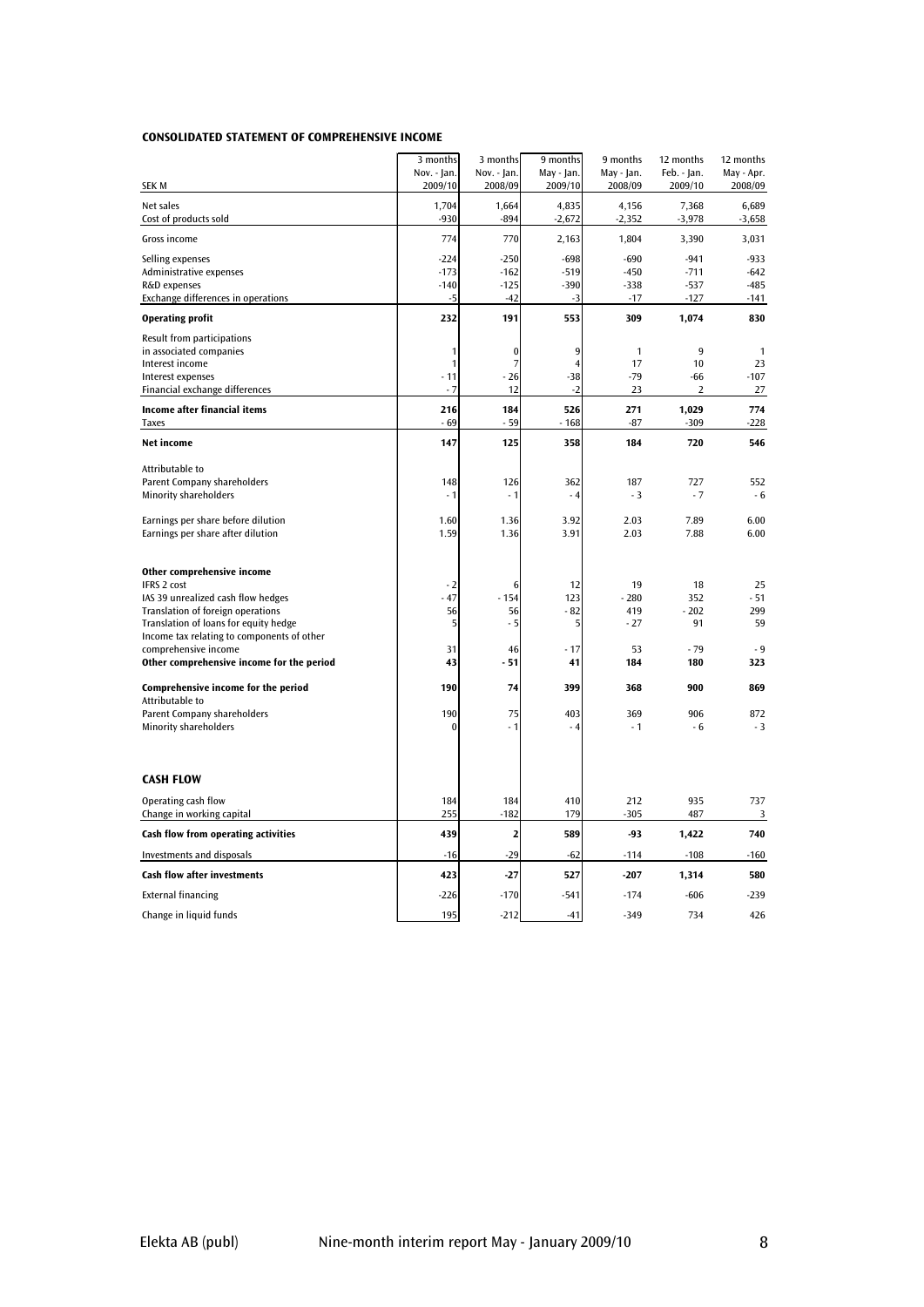#### CONSOLIDATED BALANCE SHEET

| SEK M                                      | Jan. 31,<br>2010 | Jan. 31,<br>2009 | April 30,<br>2009 |
|--------------------------------------------|------------------|------------------|-------------------|
| Intangible assets                          | 2,939            | 3,238            | 3,150             |
| Tangible fixed assets                      | 250              | 262              | 265               |
| Shares and long-term receivables           | 67               | 51               | 59                |
| Deferred tax assets                        | 80               | 22               | 34                |
| <b>Inventories</b>                         | 699              | 697              | 553               |
| <b>Receivables</b>                         | 3,160            | 3,058            | 3,062             |
| Liquid funds                               | 787              | 53               | 828               |
| <b>Total assets</b>                        | 7,982            | 7,381            | 7,951             |
| Elekta's owners' equity                    | 2,783            | 2,046            | 2,549             |
| Minority interest                          |                  | 8                | -6                |
| Shareholders' equity                       | 2,785            | 2,054            | 2,555             |
| Interest-bearing liabilities               | 1,147            | 1,708            | 1,627             |
| Interest-free liabilities                  | 4,050            | 3,619            | 3,769             |
| Total shareholders' equity and liabilities | 7,982            | 7,381            | 7,951             |
| Assets pledged                             | 2                | 1                |                   |
| <b>Contingent liabilities</b>              | 42               | 87               | 75                |

#### CHANGES IN SHAREHOLDERS' EQUITY

|                                        | Jan. 31, | jan.31, | April 30, |
|----------------------------------------|----------|---------|-----------|
| <b>SEK M</b>                           | 2010     | 2009    | 2009      |
| <b>Attributable to Elekta's owners</b> |          |         |           |
| Opening balance                        | 2,549    | 1.804   | 1,804     |
| Comprehensive income for the period    | 403      | 369     | 872       |
| <b>Exercise of warrants</b>            | 15       | 34      | 34        |
| <b>Dividend</b>                        | $-184$   | $-161$  | $-161$    |
| Closing balance                        | 2,783    | 2,046   | 2,549     |
| <b>Minority interest</b>               |          |         |           |
| Opening balance                        | 6        | 9       | 9         |
| Comprehensive income for the period    | -4       |         | $-3$      |
| Closing balance                        |          | 8       |           |
| <b>Closing balance</b>                 | 2,785    | 2,054   | 2,555     |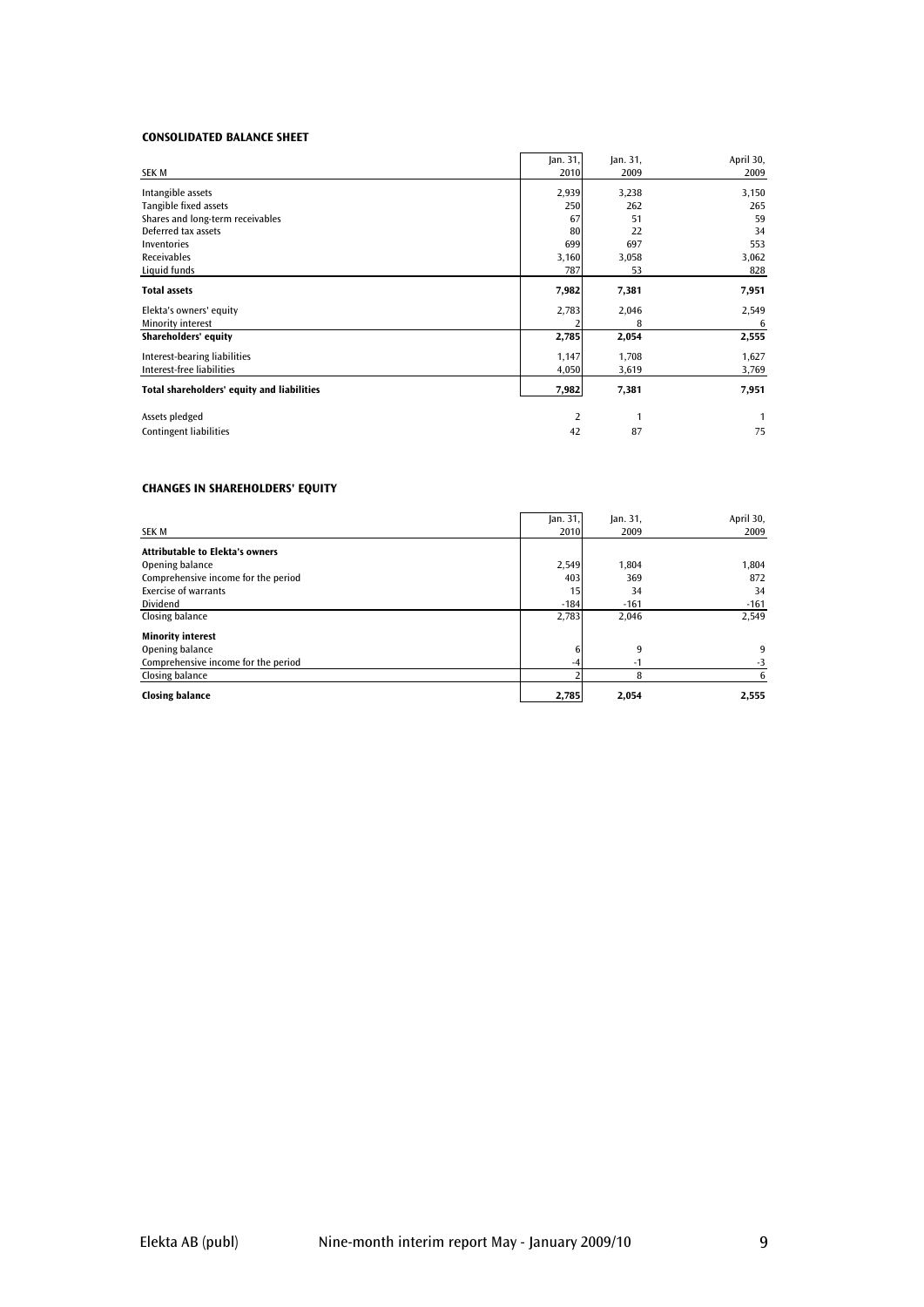| <b>KEY FIGURES</b>                | 12 months  | 12 months  | 12 months  | 12 months  | 12 months  | 9 months   | 9 months   |
|-----------------------------------|------------|------------|------------|------------|------------|------------|------------|
|                                   | May - Apr. | May - Apr. | May - Apr. | May - Apr. | May - Apr. | May - Jan. | May - Jan. |
|                                   | 2004/05*   | 2005/06    | 2006/07    | 2007/08    | 2008/09    | 2008/09    | 2009/10    |
| Order bookings, SEK M             | 3,558      | 4,705      | 5,102      | 5,882      | 7,656      | 4,484      | 5,705      |
| Net sales. SEK M                  | 3,152      | 4,421      | 4,525      | 5,081      | 6.689      | 4,156      | 4,835      |
| Operating result, SEK M           | 364        | 453        | 509        | 650        | 830        | 309        | 553        |
| Operating margin                  | 12%        | 10%        | 11%        | 13%        | 12%        | 7%         | 11%        |
| Profit margin                     | 12%        | 10%        | 11%        | 12%        | 12%        | 7%         | 11%        |
| Shareholders' equity, SEK M       | 1.694      | 1.868      | 1.863      | 1.813      | 2,555      | 2,054      | 2,785      |
| Capital employed, SEK M           | 2,527      | 2,959      | 2,850      | 3,262      | 4,182      | 3,762      | 3,932      |
| Equity/assets ratio               | 38%        | 35%        | 35%        | 29%        | 32%        | 28%        | 35%        |
| Net debt/equity ratio             | 0.05       | 0.06       | 0.27       | 0.58       | 0.31       | 0.81       | 0.13       |
| Return on shareholders' equity ** | 16%        | 17%        | 19%        | 23%        | 27%        | 22%        | 28%        |
| Return on capital employed **     | 21%        | 18%        | 20%        | 24%        | 24%        | 23%        | 28%        |

\* Restated according to IFRS.

\*\* Based on rolling 12 months.

| <b>DATA PER SHARE</b>          | 12 months  | 12 months  | 12 months  | 12 months  | 12 months  | 9 months   | 9 months   |
|--------------------------------|------------|------------|------------|------------|------------|------------|------------|
|                                | May - Apr. | May - Apr. | May - Apr. | May - Apr. | May - Apr. | May - Jan. | May - Jan. |
|                                | 2004/05*   | 2005/06    | 2006/07    | 2007/08    | 2008/09    | 2008/09    | 2009/10    |
| Earnings per share             |            |            |            |            |            |            |            |
| before dilution, SEK           | 2.69       | 3.23       | 3.72       | 4.46       | 6.00       | 2.03       | 3.92       |
| after dilution, SEK            | 2.69       | 3.21       | 3.70       | 4.44       | 6.00       | 2.03       | 3.91       |
| Cash flow per share            |            |            |            |            |            |            |            |
| before dilution, SEK           | $-11.09$   | 1.68       | $-1.14$    | $-3.04$    | 6.30       | $-2.25$    | 5.72       |
| after dilution, SEK            | $-11.06$   | 1.67       | $-1.14$    | $-3.03$    | 6.30       | $-2.25$    | 5.70       |
| Shareholders' equity per share |            |            |            |            |            |            |            |
| before dilution, SEK           | 18.02      | 19.80      | 19.96      | 19.70      | 27.67      | 22.21      | 30.17      |
| after dilution. SEK            | 18.84      | 20.45      | 20.46      | 20.03      | 27.67      | 22.21      | 33.68      |
| Average number of shares       |            |            |            |            |            |            |            |
| before dilution, 000s          | 93,991     | 94,136     | 93,698     | 92,199     | 92,029     | 91,998     | 92,153     |
| after dilution, 000s           | 94,182     | 94,785     | 94,249     | 92,479     | 92,029     | 91,998     | 92,402     |
| Number of shares at closing    |            |            |            |            |            |            |            |
| before dilution, 000s          | 94,028     | 94,332     | 93,036     | 91,570     | 92,125     | 92,125     | 92,250     |
| after dilution, 000s           | 95,703     | 95,703     | 94,072     | 92,245     | 92,125     | 92,125     | 96,274     |

\* Restated according to IFRS.

Dilution in 2004/05-2007/08 refers to warrants program 2004/2008. Dilution in 2009/10 refers to warrants program 2008/2012.

All historical data restated for split 3:1 October 2005.

| Data per quarter     | 01      | 02      | 03      | 04      | 01      | 02      | 03      | 04      | 01      | 02      | 03      |
|----------------------|---------|---------|---------|---------|---------|---------|---------|---------|---------|---------|---------|
| <b>SEK M</b>         | 2007/08 | 2007/08 | 2007/08 | 2007/08 | 2008/09 | 2008/09 | 2008/09 | 2008/09 | 2009/10 | 2009/10 | 2009/10 |
| Order bookings       | 1.136   | 1.336   | 1.229   | 2.181   | 1.151   | .672    | 1.661   | 3.172   | 1.658   | 2.150   | 1.897   |
| Net sales            | 975     | 1.213   | .097    | .796    | 1.025   | .467    | 1.664   | 2.533   | 1.440   | 1.691   | 1,704   |
| Operating profit     | 36      | 159     | 72      | 383     | 13      | 105     | 191     | 521     | 89      | 232     | 2321    |
| Cash flow from       |         |         |         |         |         |         |         |         |         |         |         |
| operating activities | -28     | 168     | -51     | 230     | $-163$  | 68      |         | 833     | $-138$  | 288     | 439     |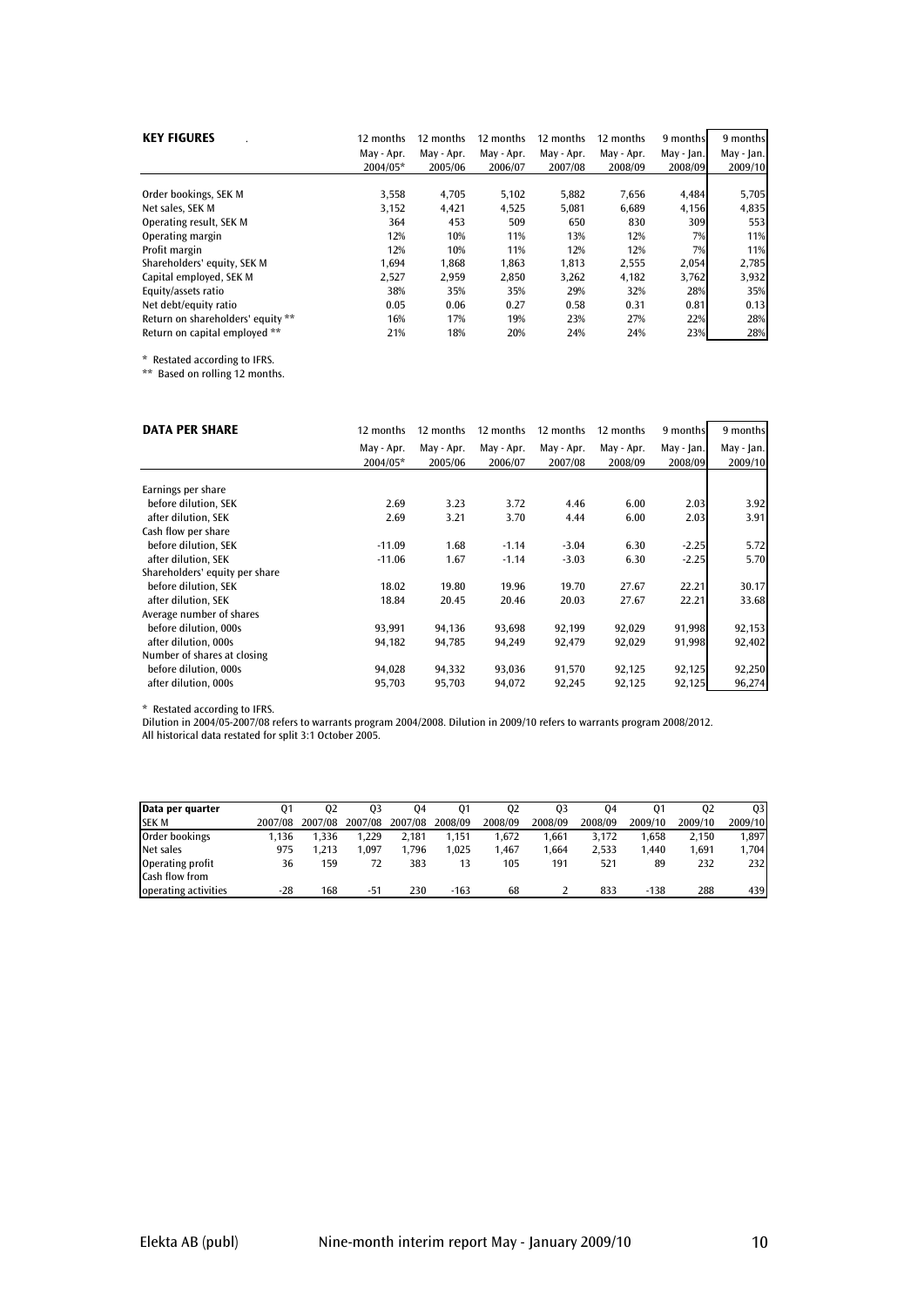Elekta applies geographical segmentation. Order bookings, net sales and contribution margin for respective region are reported to Elekta's CEO and CFO (chief operating decision makers). In the regions operating expenses are cost of products sold and expenses directly attributable to the respective region reported. Global costs for R&D, marketing, management of product supply centers and Parent Company are not allocated per region. Currency exposure is concentrated to product supply centers. The majority of currency exchange differences are reported in global costs.

#### Segment reporting May-January 2009/10

| <b>SEK M</b>            | North and<br>South America | Europe, Africa<br>and Middle East | Asia Pacific | Total    | $%$ of<br>net sales |
|-------------------------|----------------------------|-----------------------------------|--------------|----------|---------------------|
|                         |                            |                                   |              |          |                     |
| Net sales               | 1,899                      | 1,817                             | 1,119        | 4,835    |                     |
| Operating expenses      | $-1,288$                   | $-1.186$                          | $-851$       | $-3.325$ | 69%                 |
| Contribution margin     | 611                        | 631                               | 268          | 1,510    | 31%                 |
| Global costs            |                            |                                   |              | $-957$   | 20%                 |
| <b>Operating result</b> |                            |                                   |              | 553      | 11%                 |
| Contribution margin     | 32%                        | 35%                               | 24%          |          |                     |

#### Segment reporting May-January 2008/09

|                         | North and     | Europe, Africa  | Asia Pacific | Total    | $%$ of    |
|-------------------------|---------------|-----------------|--------------|----------|-----------|
| <b>SEK M</b>            | South America | and Middle East |              |          | net sales |
| Net sales               | 1,823         | 1.479           | 854          | 4.156    |           |
| Operating expenses      | $-1.218$      | $-1,002$        | -683         | $-2,903$ | 70%       |
| Contribution margin     | 605           | 477             | 171          | 1,253    | 30%       |
| Global costs            |               |                 |              | $-944$   | 23%       |
| <b>Operating result</b> |               |                 |              | 309      | 7%        |
| Contribution margin     | 33%           | 32%             | 20%          |          |           |

#### Segment reporting May-April 2008/09

| <b>SEK M</b>            | North and<br>South America | Europe, Africa<br>and Middle East | Asia Pacific | Total    | $%$ of<br>net sales |
|-------------------------|----------------------------|-----------------------------------|--------------|----------|---------------------|
| Net sales               | 2,709                      | 2,518                             | 1.462        | 6,689    |                     |
| Operating expenses      | $-1.749$                   | $-1.590$                          | $-1.069$     | $-4.408$ | 66%                 |
| Contribution margin     | 960                        | 928                               | 393          | 2,281    | 34%                 |
| Global costs            |                            |                                   |              | $-1.451$ | 22%                 |
| <b>Operating result</b> |                            |                                   |              | 830      | 12%                 |
| Contribution margin     | 35%                        | 37%                               | 27%          |          |                     |

#### Segment reporting rolling 12 months February-January 2009/10

|                         | North and     | Europe, Africa  | Asia Pacific | Total    | $%$ of    |  |
|-------------------------|---------------|-----------------|--------------|----------|-----------|--|
| <b>SEK M</b>            | South America | and Middle East |              |          | net sales |  |
| Net sales               | 2.785         | 2.856           | 1.727        | 7,368    |           |  |
| Operating expenses      | $-1.819$      | $-1.774$        | $-1.237$     | $-4.830$ | 66%       |  |
| Contribution margin     | 966           | 1.082           | 490          | 2,538    | 34%       |  |
| Global costs            |               |                 |              | $-1.464$ | 20%       |  |
| <b>Operating result</b> |               |                 |              | 1.074    | 15%       |  |
| Contribution margin     | 35%           | 38%             | 28%          |          |           |  |

Elekta's operations are characterized by significant quarterly variations in delivery volumes and product mix, which have a direct impact on net sales and profits. This is accentuated when the operation is split into segments as is the impact of currency fluctuations between the years.

Contribution margin during the first nine months in region North and South America showed a marginal reduction. For region Europe, Middle East and Africa the improvement is mainly a result of higher volume. In Asia Pacific contribution margin improved, also driven by higher volume.